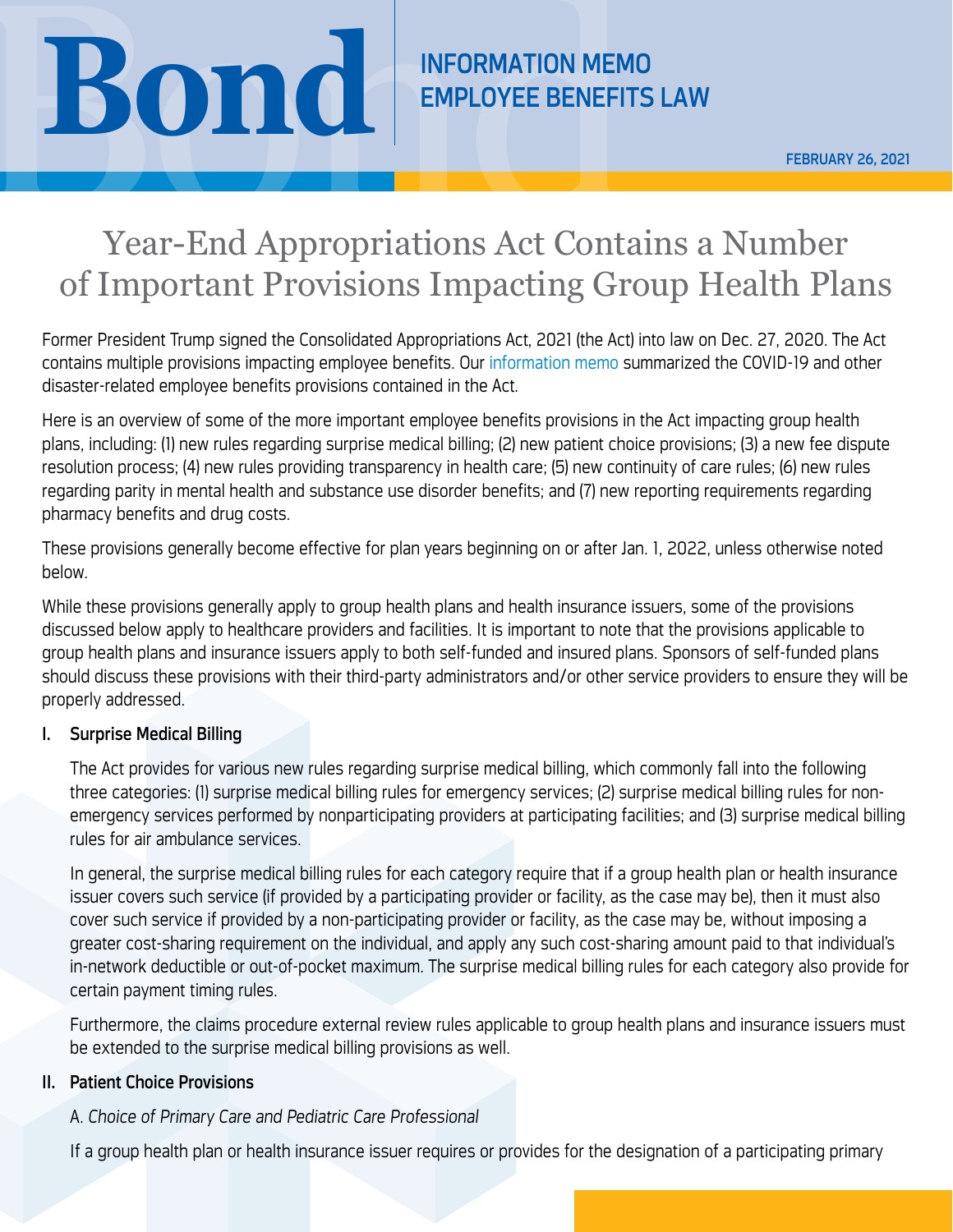INFORMATION MEMO<br>
EMPLOYEE BENEFITS LAW<br>
PAGE 2<br>
or pediatric care provider, then the plan or issuer must permit each participant, beneficiary and enrollee to designate or pediatric care provider, then the plan or issuer must permit each participant, beneficiary and enrollee to designate any such participating primary provider who is available to accept such individual.

#### B. *Access to Obstetrical and Gynecological Care*

A group health plan or health insurance issuer may not require authorization or referral in the case of a female participant, beneficiary or enrollee who seeks coverage for obstetrical or gynecological care by a participating health care professional who specializes in obstetrics or gynecology.

#### III. Fee Dispute Resolution Process

#### A. *Process to Determine Out-of-Network Rates to be Paid by Health Plans*

With respect to items or services furnished by a non-participating provider or facility for which a payment is required to be made by the group health plan or health insurance issuer, there will be a 30-day period for the parties to openly negotiate an agreed upon amount for payment. If no resolution is reached during the 30-day open negotiation period, then, within four days of the end of such period, either party may initiate the independent dispute resolution (IDR) process by notifying the other party and the U.S. Department of Health and Human Services (HHS). In this event, a certified IDR entity will determine the amount of payment. HHS, the U.S. Department of Labor (DOL) and the U.S. Department of Treasury (Treasury) will issue rules regarding this process.

#### B. *Patient and Provider Dispute Resolution*

The Secretary of HHS will establish a process for uninsured individuals and health care providers or facilities to resolve disputes regarding the amount uninsured individuals are required to pay for services rendered by such providers and facilities. This dispute resolution process will only apply to uninsured individuals who received a good faith estimate of expected charges from the provider or facility, and then such individual is billed an amount that is substantially in excess of such estimate.

#### IV. New Rules Providing Transparency in Health Care

#### A. *In-Network and Out-of-Network Deductibles and Limitations*

Any plan or insurance identification card issued by a group health plan or health insurance issuer must include information, in clear writing, regarding any deductible or out-of-pocket maximum limitation. Furthermore, such identification card must also include a telephone number and website address to obtain consumer assistance information.

#### B. *Advance Cost-Estimates*

Group health plans and health insurance issuers must provide participants or enrollees who are scheduled to receive services with notices containing information, within specified time frames, regarding contracted rates for the service and good faith estimates.

#### C. *Information Provided Upon Request and for Scheduled Appointments*

Health care providers and facilities must ask whether an individual scheduling an item or service is enrolled in a group health plan or insurance coverage and provide a notification in clear and understandable language of the good faith estimate of expected charges. This notice must also be provided within certain time frames.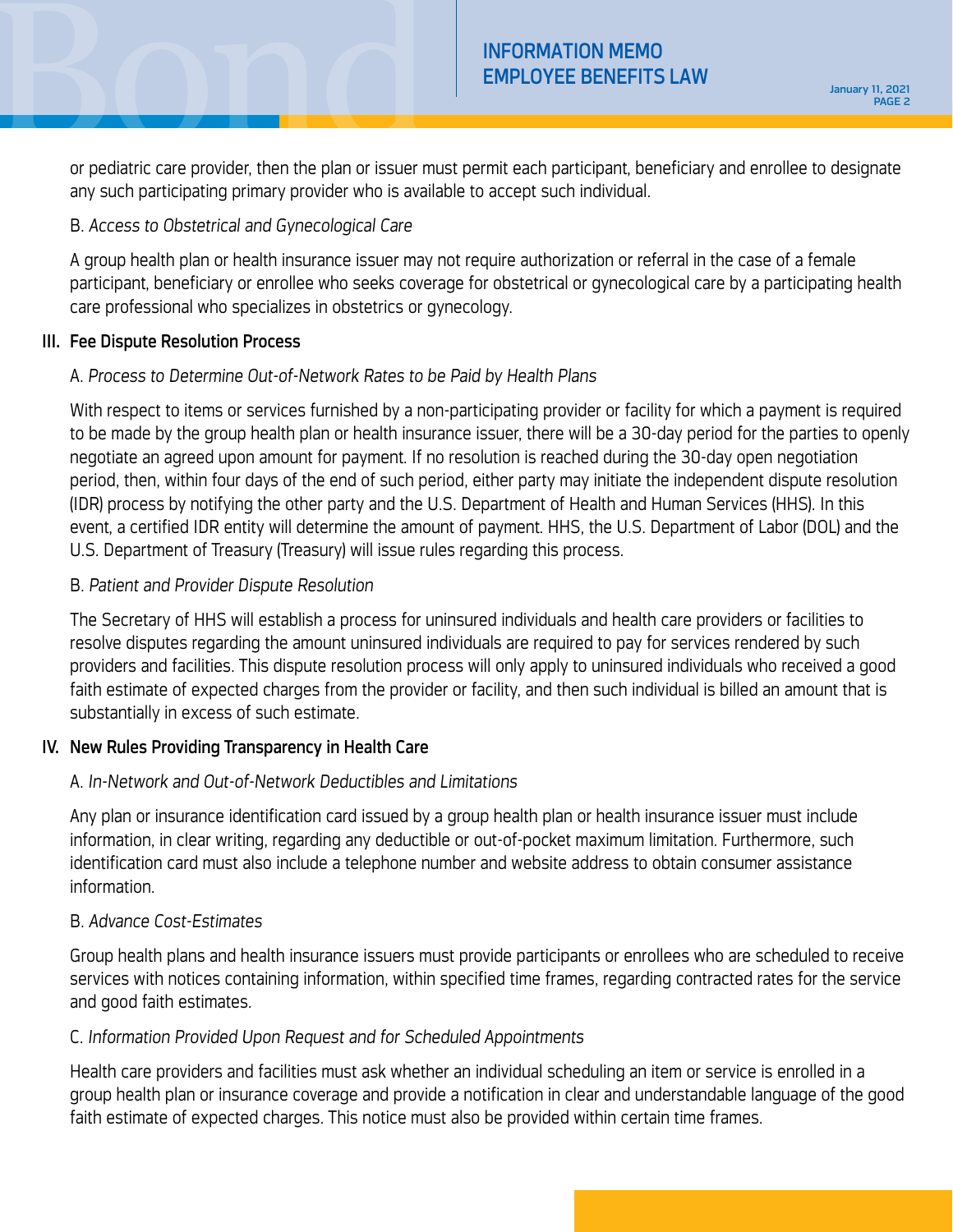#### D. *Maintenance of Price Comparison Tool*

Group health plans and health insurance issuers must offer price comparison guidance by phone and make a price comparison tool available on the plan or insurance issuer's website, showing the amount of cost-sharing that a participant or enrollee would be responsible for paying with respect to an item or service.

#### E. *Provider Directory Information*

A group health plan or health insurance issuer must establish a database on its website that lists each provider and facility that has a contractual relationship with the plan or insurance issuer, and directory information for each provider or facility. This information will need to be verified at least every 90 days, and participants and enrollees that rely on provided information that is inaccurate may be able to receive cost-sharing relief. Furthermore, providers and facilities must establish processes to ensure the timely provision of directory information to the plan or insurance issuer and may also be responsible for providing cost-sharing relief to individuals who rely on inaccurately provided information.

#### F. *Protections from Balance Billing*

A group health plan or health insurance issuer must make publicly available, post on its website and include in each explanation of benefits information (in plain language) regarding the requirements and prohibitions on balance billing in certain circumstances, including information that may be required by state law. These notices must also include information for contacting the appropriate federal or state agencies in the case an individual believes such balance billing protections have been violated.

#### G. *Prohibitions on Gag Clauses for Price and Quality Information*

Group health plans and insurance issuers may not enter into agreements with providers (or other similar entities) that directly or indirectly restrict the plan or issuer from providing provider-specific cost or quality of care information, electronically accessing de-identified claims (consistent with privacy protections) or sharing such information or data with a business associate (consistent with privacy protections). Plans and issuers will have to attest to their compliance with this requirement to HHS. This provision became effective on Dec. 27, 2020 (i.e., the Act's enactment date).

#### V. Continuity of Care

Various new requirements are imposed on group health plans and insurance issuers when the contractual relationship between an individual's provider or facility and the plan or coverage is terminated. One requirement is that individuals in this scenario may elect continued transition care from the provider or facility under the same terms and conditions for a specified period of time. In these instances, the providers or facilities must accept payment and continue to adhere to the plan or issuer's policies for the applicable period of time.

#### VI. Parity in Mental Health and Substance Use Disorder Benefits

If a group health plan or insurance issuer provides both medical and surgical benefits and mental health or substance use disorder benefits that impose nonquantitative treatment limitations (NQTLs) on the mental health or substance use disorder benefits, then the plan or issuer must perform and document comparative analyses of the design and application of the NQTLs, and upon request, make the same available to federal and state authorities. This provision became effective on Feb. 10, 2021.